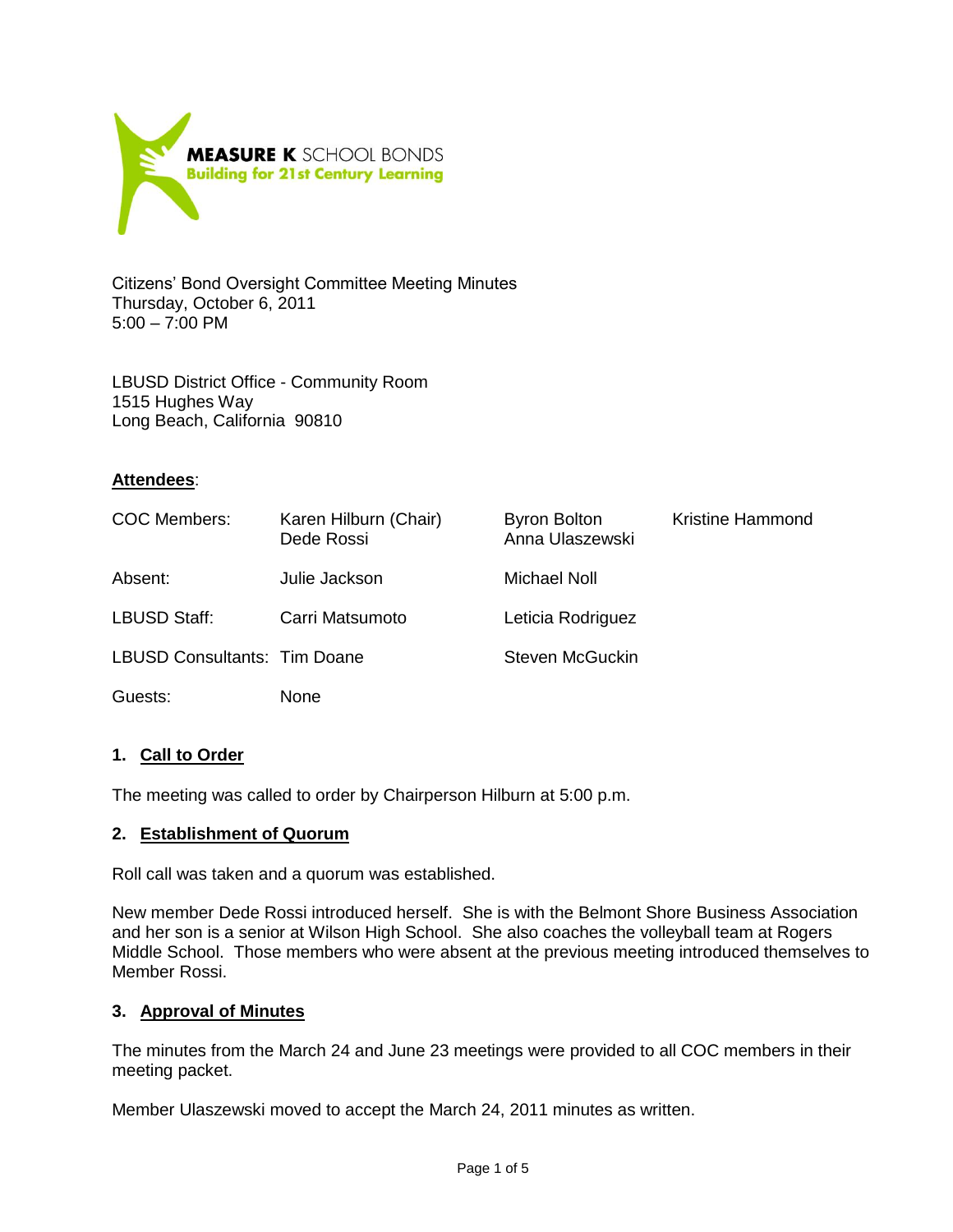The motion was seconded by Member Hammond and the motion passed.

Member Bolton moved to accept the June 23, 2011 minutes as written.

Carri Matsumoto noted two corrections. Leticia Rodriguez should be removed as being absent, as she is not a committee member. Ms. Matsumoto did not give the correct information on the term expirations for the members and would like this information reflected:

|                         | <b>Term Expires</b> |
|-------------------------|---------------------|
| <b>Kristine Hammond</b> | 6/22/13             |
| Julie Jackson           | 6/23/12             |
| Michael Noll            | 6/22/13             |
| Karen Hilburn           | 6/22/13             |
| <b>Byron Bolton</b>     | 6/23/12             |
| Anna Ulaszewski         | 6/22/13             |

The motion was seconded by Member Ulaszewski and the motion passed. Members Hammond and Rossi abstained.

### **4. Communications**

Chairperson Hilburn stated that she, along with other committee members, attended the groundbreaking ceremony for the McBride High School. It was a wonderful ceremony and she appreciated the opportunity of being included. She did, however, receive calls from constituents regarding the announcement that the school would be a charter school and that it would be open to all students. Member Ulaszewski received the same inquiry.

Ms. Matsumoto replied that she hadn't heard of the charter designation, but will seek clarification from the superintendent or the high school office.

Chairperson Hilburn shared about the tour of the Nelson Middle School. It was exciting and interesting to see the progress.

Member Ulaszewski inquired about the special alarm system required due to the methane gas on the location. How would an emergency be handled once the students are there? Ms. Matsumoto responded that it would be handled in the same manner as a fire drill.

Member Hammond asked when the Board of Education might draw the boundary lines. Ms. Matsumoto replied that the recommendation will likely be made in the winter, with the action taken in January or February. Her office is exploring possible boundaries now.

A discussion ensued as Members Ulaszewski and Hammond inquired on the minutes (Board of Education and COC Comte) being posted on the district web page. The reply is that all minutes are posted.

### **5. Public Comment**

None.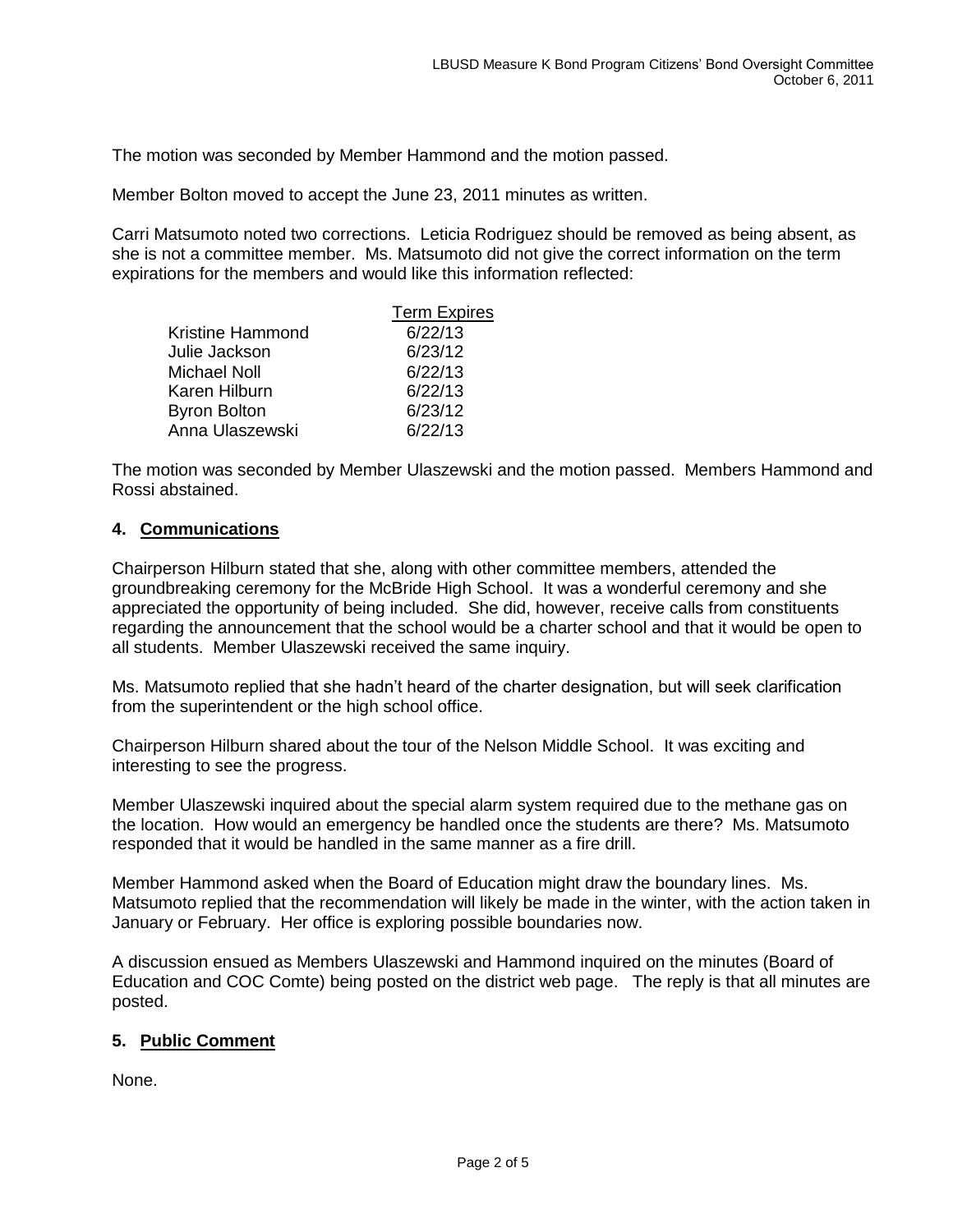# **6. Staff Reports**

Ms. Matsumoto shared about her presentation at the recent Board Workshop, where certain areas had been highlighted. More detailed information will be shared at the workshop scheduled in November.

### **Measure K Bond Program Update**

Nelson Middle School: The project is about 85% complete and the anticipated opening is still September 2012.

Member Ulaszewski inquired about a new traffic signal. The City of Signal Hill applied for a grant under the safe schools route and did receive federal funding for the traffic signal.

McBride High School: Construction has been started and a considerable amount of progress has been made. A tour of the site could be scheduled for the early spring or summer. Completion is expected to be September 2013.

Member Hammond inquired if the grants have been received? The district has received unfunded approval. Ms. Hammond also asked if a design has been developed for the traffic flow. The district worked with the City on the plans, which have been approved, but there is still work to be done. Discussion was held on the use of Measure K funds towards this issue.

Member Bolton inquired about matching funds grants, and which funds are used first. The response was that the district needs to show that the funds are available and usually that money is used first.

Roosevelt ES: This project is still under design. It has been re-designed and the underground parking is no longer being considered, due to the cost.

Member Rossi asked if the students would have to be moved out. That it's more than likely, given the size of the project. Several options are being explored for interim housing although no recommendation has been made.

Cabrillo High School Pool: Will be submitting the construction documents to the State Architect soon, which is a huge milestone.

Jordan HS Major Renovation: Master planning is under way and the work is being coordinated with the North Long Beach Initiative. Expects a lot more work to take place during the upcoming winter and spring.

New High School #2 at the Former Browning Site: Recently picked up the project again and master planning is underway, with a projected enrollment of 800 students.

**Perry Lindsey Gymnasium:** Master planning is complete and have begun conceptual design.

Newcomb K-8 AB300 / New Construction: Master planning is complete and have begun conceptual design. Several designs are being explored to keep the costs down. Staff is reviewing the boundaries and interim housing options for students. No recommendations have been made.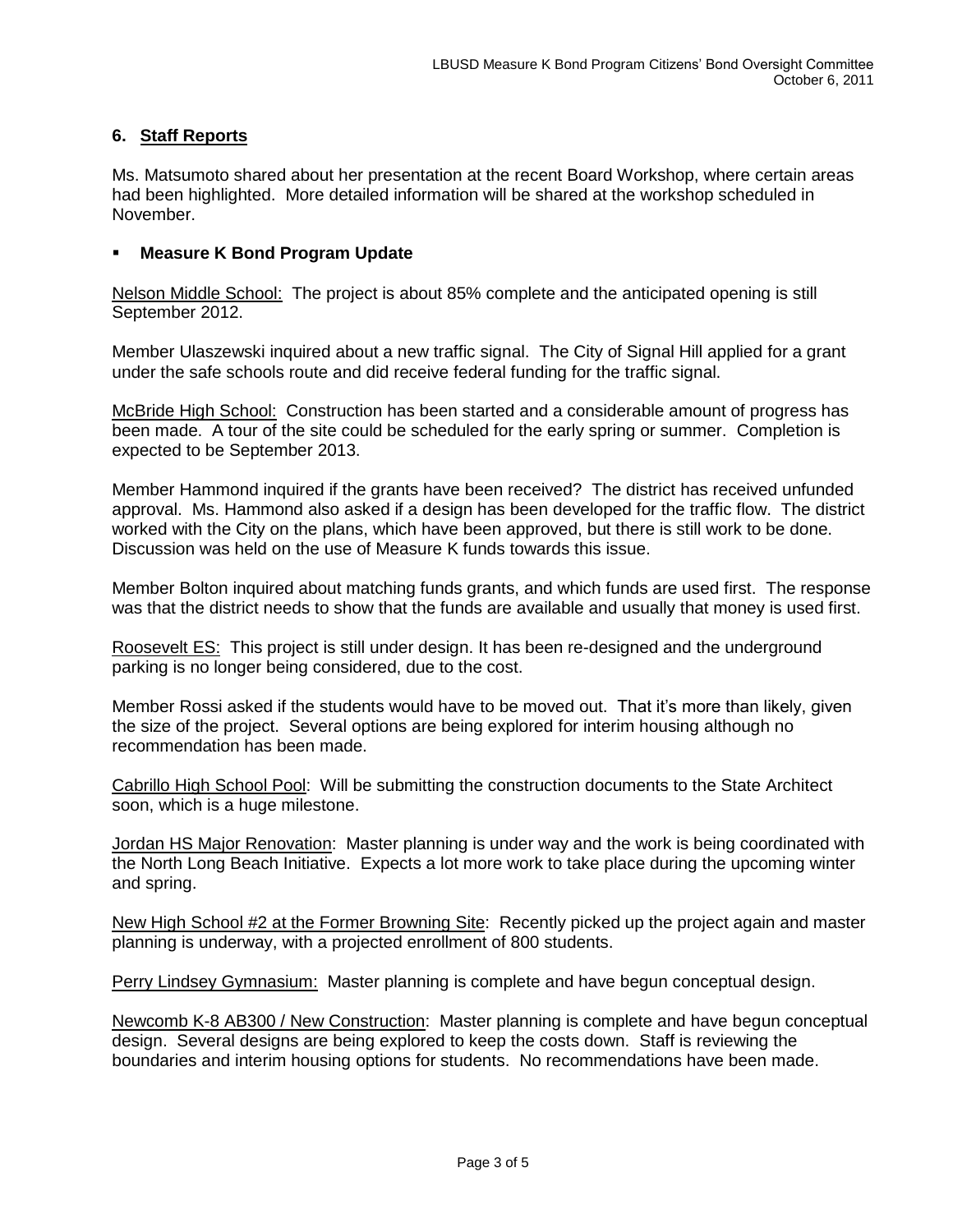DOH Portable Removal: Continue to work on the removal of these portables and the first list is pretty much completed. The removal of the Department of Housing buildings at Lakewood is still pending. Additional portables have been identified at Lindbergh and Stephens Middle Schools.

Member Hammond asked if the list for deportabilization has changed, as Cubberley is no longer listed. Ms. Matsumoto will check on this school, but the list hasn't changed recently. The portables from the Dept. of Housing were never intended for long term use and it is a State mandate to demolish them on site. Brief discussion ensued on this topic.

Boiler Replacements: Working on construction documents. Expect the work to begin in the summer of 2012.

Lighting and Ceiling Replacement: The design development is underway and are awaiting feedback from the State Architect, as they seem to have revised their position on the scope of work.

Member Ulaszewski asked if the timeliness problems, due to budget concerns, affect other projects. Yes, this is always an unknown element and could add 6-9 months to a project. It could ultimately impact the cost of a project and is an ongoing concern with state agencies.

ADA Improvements: These projects continue at Stephens MS and King ES. Phase II is yet to be started, as it is a huge undertaking.

DSA Certification: Approximately 225 applications are under evaluation. Five sites have been declared "clear".

Member Rossi asked for an explanation of this term. Ms. Matsumoto replied that it is a long process, culminating with a letter from the State Architect stating that everything has been completed. They will not approve any new projects until the pending projects are complete.

High School Planning Committee: The conversations around smaller learning communities and Linked Learning have wrapped up, including what type of programs to offer at the new high schools.

Technology: There are a number of projects that need to be addressed in order for the district to roll out the Wireless Technology Project, especially to support the Common Core State Standards for Electronic Assessments. Priority will be given to the high schools, followed by middle schools and then the elementary schools.

## **Quarterly Financial Update**

Executive Summary: Tim Doane shared that minor changes had been made to the format. He reviewed expenditures and noted that the interest earned was actually higher than what had been budgeted. Big items are noted on the summary, with detailed information under the project budget. While the owner-controlled insurance program was a big expense, this is a good investment which will allow the District to better manage any claims and ensure consistent and competitive insurance rates.

Mr. Doane made a recap of the Measure K expenses as of July 2011. The current balance is \$235 million.